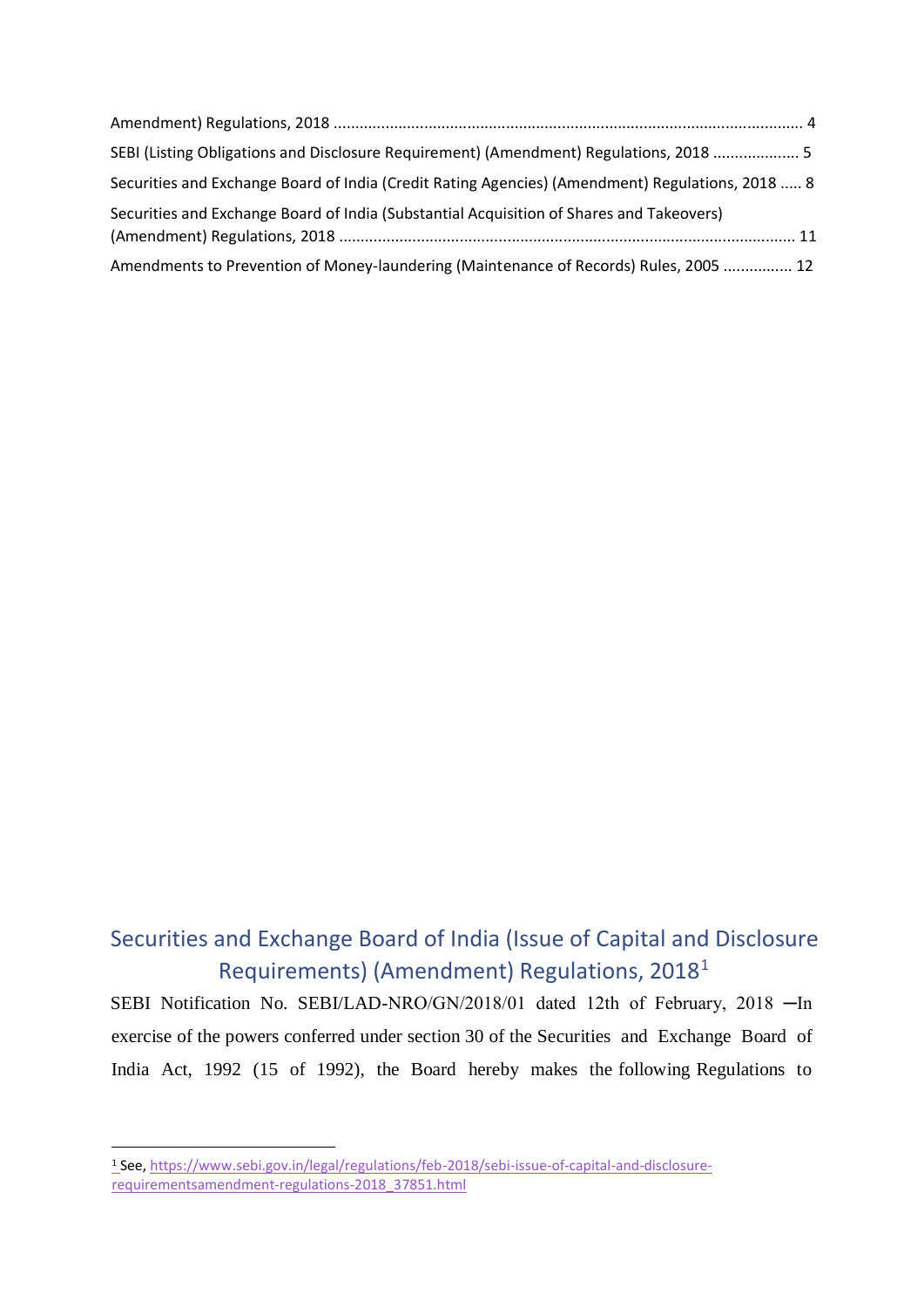further amend the Securities and Exchange Board of India (Issue of Capital and Disclosure Requirements) Regulations, 2009, namely:-

- 1. These regulations may be called the Securities and Exchange Board of India (Issue of Capital and Disclosure Requirements) (Amendment) Regulations, 2018.
- 2. They shall come into force on the date of their publication in the Official Gazette.
- 3. In the Securities and Exchange Board of India (Issue of Capital and Disclosure Requirements) Regulations, 2009, in regulation 82, clause (c) shall be omitted.

### Securities and Exchange Board of India (Issue of Capital and Disclosure Requirements) (Second Amendment) Regulations, 2018<sup>2</sup>

Securities and Exchange Board of India (SEBI) Notification dated 31st May, 2018 (Published in the Gazette of India on 1st June 2018) reads as follows:

No. SEBI/LAD-NRO/GN/2018/22.—In exercise of the powers conferred under section 30 of the Securities and Exchange Board of India Act, 1992 (15 of 1992), the Board hereby makes the following Regulations to further amend the Securities and Exchange Board of India (Issue of Capital and Disclosure Requirements) Regulations, 2009, namely:—

- 1. These Regulations may be called the Securities and Exchange Board of India (Issue of Capital and Disclosure Requirements) (Second Amendment) Regulations, 2018.
- 2. They shall come into force on the date of their publication in the Official Gazette.
- 3. In the Securities and Exchange Board of India (Issue of Capital and Disclosure Requirements) Regulations, 2009, –
- I. in regulation 70, in sub-regulation (1),-
	- A. clause (c) shall be omitted; and

1

- B. the proviso to sub-regulation (1) shall be omitted.
- II. In regulation 70, after sub-regulation (1) and before sub-regulation (2), the following subregulation shall be inserted, namely,-

"(1A) The provisions of this Chapter, except the lock-in provisions, shall not apply where the preferential issue of specified securities is made in terms of the

<sup>2</sup> See, https://taxguru.in/sebi/securities-exchange-board-india-issue-capital-disclosure-requirementsamendmentsecond-regulations-2018.html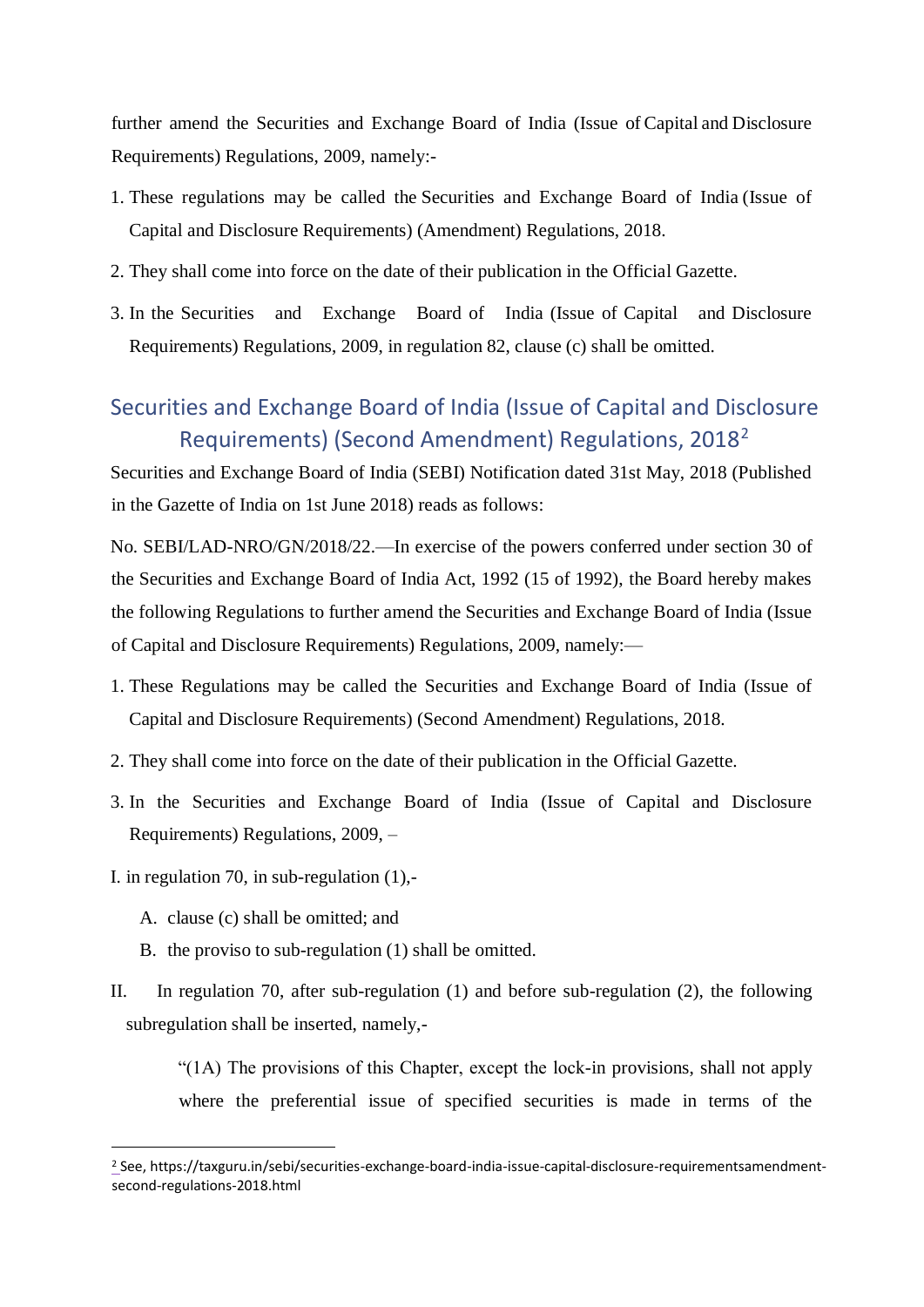rehabilitation scheme approved by the Board of Industrial and Financial Reconstruction under the Sick Industrial Companies (Special Provisions) Act, 1985 [1 of 1986] or the resolution plan approved under section 31 of the Insolvency and Bankruptcy Code, 2016 [No. 31 of 2016] whichever applicable."

## SEBI (Listing Obligations and Disclosure Requirement) (Amendment) Regulations, 2018<sup>3</sup>

Based on the recommendation of Kotak Committee on Corporate Governance constituted under the Chairmanship of Shri Uday Kotak, SEBI has issued the SEBI (Listing Obligations and Disclosure Requirement) (Amendment) Regulations, 2018 vide its notification No. SEBI/LADNRO/GN/2018/10 dated May 09, 2018 which provides for more stringent Corporate Governance Framework and enhanced compliance mechanism for listed entity in India.

These regulations will come into effect in two phases. Most of the changes will be effective from April 1, 2019, and April 1, 2020, except some provisions which will effective form October 01, 2018.

The major highlights of the notification are as under:

- Top 500 companies to appoint at least one woman independent director by April 01, 2019 and Top 1000 companies to appoint one woman independent director by April 01, 2020 on its Board of Directors. The current regulations require that there must be one woman on board, irrespective of her being an independent or executive director.
- Top 1,000 listed companies to have minimum six directors from April 01, 2019 and for top 2000 listed companies by April 01, 2020.
- A person will not hold directorship position in more than eight listed entities from April 1, 2019 and in not more than seven listed firms from 2020.
- A person will not serve as an independent director in more than seven listed entities.
- A person who is serving as a WTD/MD in any listed entity will not serve as an Independent Director in more than three listed entity.

<sup>3</sup> See, [https://www.sebi.gov.in/legal/regulations/may-2018/sebi-listing-obligations-and-disclosurerequirement](https://www.sebi.gov.in/legal/regulations/may-2018/sebi-listing-obligations-and-disclosure-requirement-amendment-regulations-2018_38898.html)[amendment-regulations-2018\\_38898.html](https://www.sebi.gov.in/legal/regulations/may-2018/sebi-listing-obligations-and-disclosure-requirement-amendment-regulations-2018_38898.html)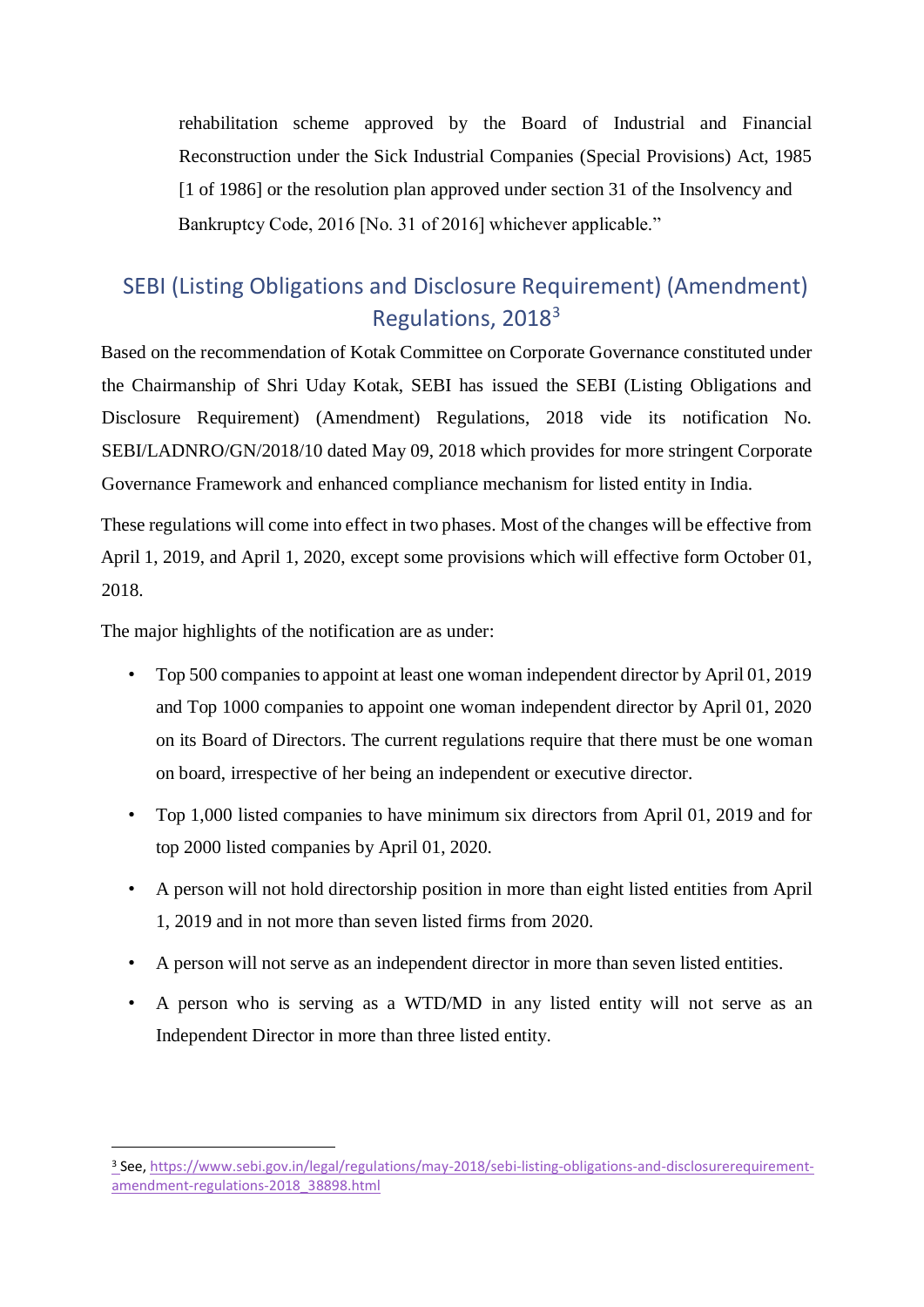- Any person or entity belonging to the promoter group of the listed entity and holding at least 20 per cent stake in the listed firm will be deemed to be a related party.
- Besides, shareholder approval will be needed for making royalty or brand payments to related parties exceeding 2 per cent of consolidated turnover.
- These amended regulations also cover issues in accounting and auditing practices by listed companies in order to improve effectiveness of board evaluation practices.
- Companies are now required to disclose details about utilisation of funds raised through qualified institutional placement (QIP) and preferential issues in their annual reports.
- Further, companies will have to make disclosure about auditor credentials, audit fees and any material change in such fee as well as detailed reasons for resignation of auditor.
- Top 100 listed entities by market capitalization, determined as on March 31st of every financial year, shall hold their annual general meetings within a period of five months from the date of closing of the financial year.
- The approval of shareholders will be required every year in cases where the annual remuneration payable to a single non- executive director exceeds 50 per cent of the total annual remuneration payable to all non-executive directors.
- Further, shareholders' approval will be needed if the annual fee payable to executive director, who is part of promoter entity, exceeds Rs 5 crore or 2.5 per cent of the net profits of the listed entity.
- Approval is also required in case if there is more than one such director and the aggregate annual fee to such directors is more than 5 per cent of the net profits of the listed entity.
- The quorum for every board meeting of top 1,000 listed firms from April 1, 2019 and of the top 2,000 listed entities from April 1, 2020 will be one-third of its total strength or three directors, whichever is higher, including at least one independent director.
- Special Resolution would be must for non-executive directors over 75 years of age.
- With effect from October 1, 2018, all credit ratings obtained by the entity for all its outstanding instruments, updated immediately as and when there is any revision in any of the ratings.
- Top 500 listed companies also need to have a risk management committee for cyber security.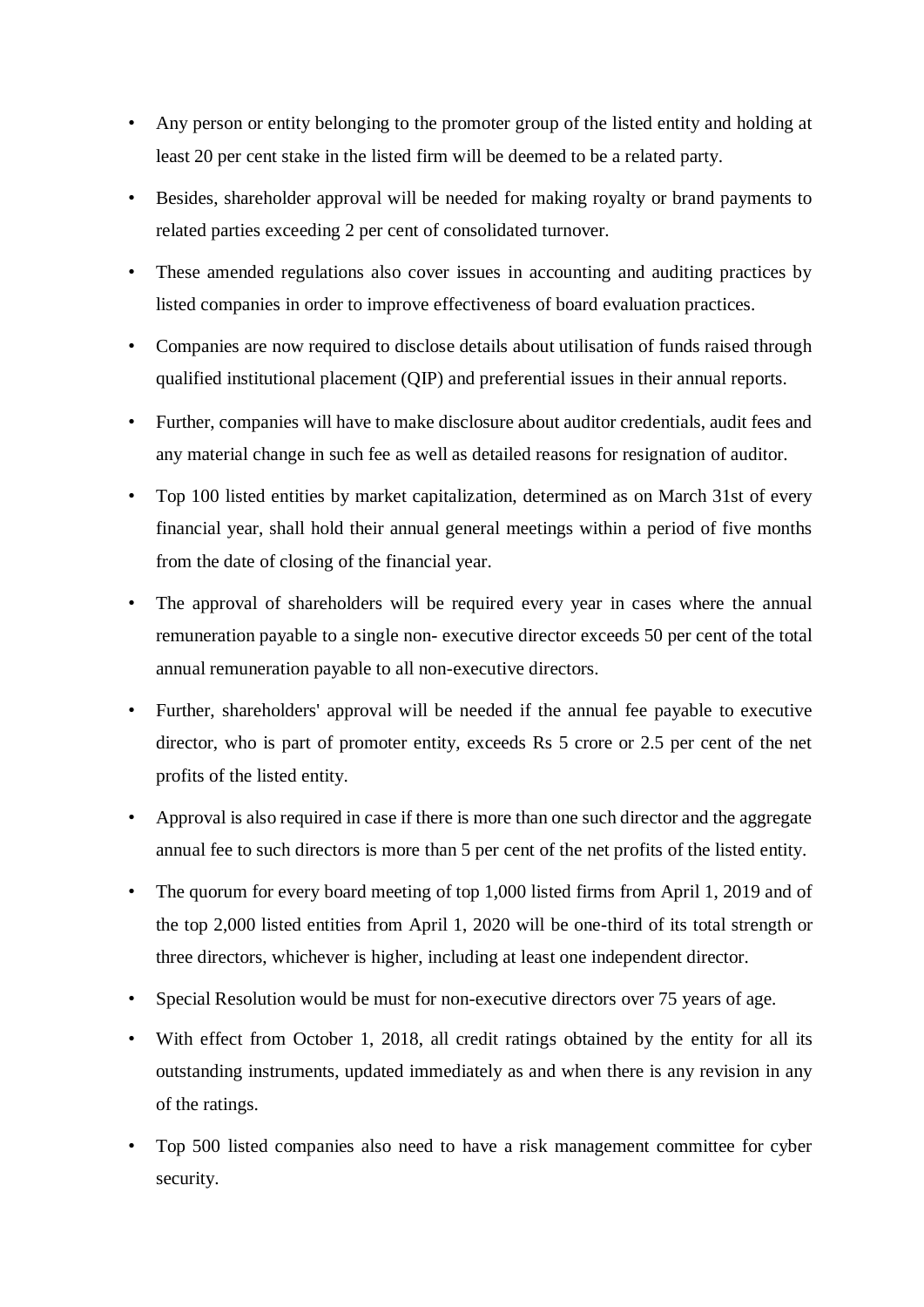#### **Role of Company Secretary**

1

Further, SEBI has recognised the significant role played by a Company Secretary as a Governance Professional under the SEBI Listing Regulations and recognised the role to be played by a Company Secretary under various provisions of the aforesaid notification, which are discussed below:

- "Senior management" shall mean officers/personnel of the listed entity who are members of its core management team excluding board of directors and normally this shall comprise all members of management one level below Chief Executive Officer/ Managing Director/ Whole Time Director/ Manager (Including Chief Executive Officer/Manager, in case they are not part of the board) and shall specifically include Company Secretary and Chief Financial Officer **[Regulation 16 (1) (d)]**
- **Secretarial Audit -** Every listed entity and its material unlisted subsidiaries incorporated in India shall undertake Secretarial Audit and shall annex with its annual report, a Secretarial Audit Report, given by a Company Secretary in Practice, in such form as may be specified with effect from the year ended March 31, 2019 **[Regulation 24A]**
- A certificate from a Company Secretary in Practice that none of the directors on the board of the company have been debarred or disqualified from being appointed or continuing as directors of companies by the Board/ Ministry of Corporate Affairs or any such statutory authority **[Schedule V, Part C, Clause(10) (i)]**

# Securities and Exchange Board of India (Credit Rating Agencies) (Amendment) Regulations, 2018<sup>4</sup>

The Securities and Exchange Board of India (SEBI) via a Notification No. SEBI/LADNRO/GN/2018-15. dated 30th May, 2018 —In exercise of the powers conferred by section 30 read with section 11 of the Securities and Exchange Board of India Act, 1992 (15 of 1992), the Board hereby makes the following Regulations to further amend the Securities and Exchange Board of India (Credit Rating Agencies) Regulations, 1999, namely:-

<sup>4</sup> Available at: [https://www.sebi.gov.in/legal/regulations/may-2018/securities-and-exchange-board-of](https://www.sebi.gov.in/legal/regulations/may-2018/securities-and-exchange-board-of-india-credit-rating-agencies-amendment-regulations-2018_39183.html)[indiacredit-rating-agencies-amendment-regulations-2018\\_39183.html](https://www.sebi.gov.in/legal/regulations/may-2018/securities-and-exchange-board-of-india-credit-rating-agencies-amendment-regulations-2018_39183.html)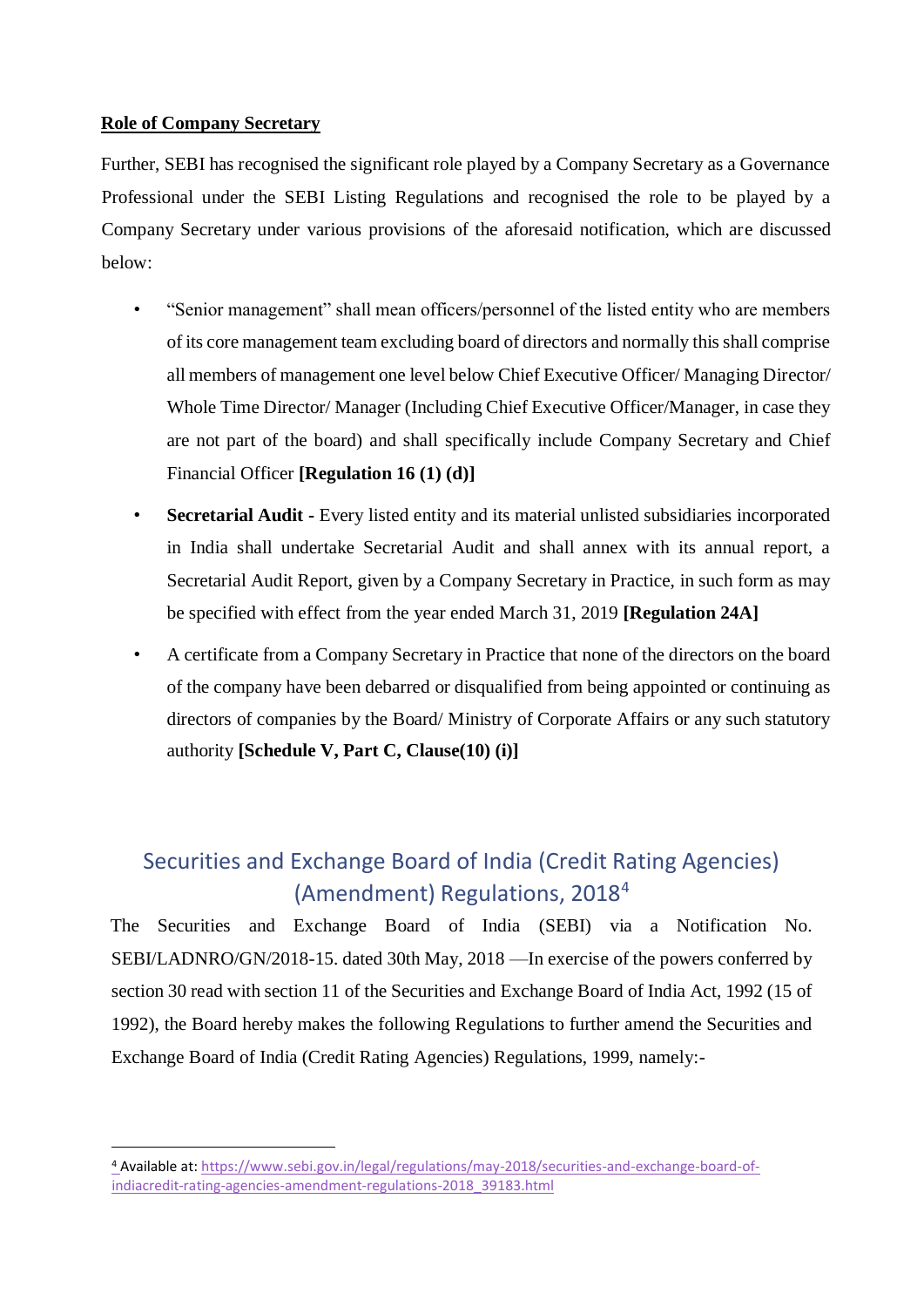- 1. These Regulations may be called the Securities and Exchange Board of India (Credit Rating Agencies) (Amendment) Regulations, 2018.
- 2. They shall come into force on the date of their publication in the Official Gazette.
- 3. In the Securities and Exchange Board of India (Credit Rating Agencies) Regulations, 1999,
	- i. in regulation 4, clause (d) shall be substituted with the following, namely:  $-$

"(d) a foreign credit rating agency incorporated in a Financial Action Task Force (FATF) member jurisdiction and recognised under their law, having a minimum of five years' experience in rating securities;" ii. in regulation 5, –

- a. clause (c) shall be substituted with the following, namely:  $-$  "(c) the applicant has a minimum net worth of rupees twenty five crore."
- b. after clause (k), the following clause shall be inserted, namely  $-$

"(l) the promoter of the credit rating agency, in terms of regulation 4, has a minimum shareholding of 26% in the credit rating agency."

iii. in regulation 9, after clause (c), the following clauses shall be inserted, namely  $-$ "(d) the credit rating agency shall at all times maintain a minimum net worth of rupees twenty five crore.

Provided that a credit rating agency already registered with the Board under Securities and Exchange Board of India (Credit Rating Agencies) Regulations, 1999, having a net worth less than rupees twenty five crores, shall, increase its net worth to the specified amount within a period of three years from the date of notification of the Securities and Exchange Board of India (Credit Rating Agencies) (Amendment) Regulations, 2018. (e) the promoter of the credit rating agency, in terms of regulation 4, shall maintain a minimum shareholding of 26% in the credit rating agency for a minimum period of three years from the date of grant of registration by the Board.

Provided that this clause shall not be applicable to a credit rating agency already registered with the Board under Securities and Exchange Board of India (Credit Rating Agencies) Regulations, 1999, at the commencement of Securities and Exchange Board of India (Credit Rating Agencies)(Amendment) Regulations, 2018.

(f) a credit rating agency shall not carry out any activity other than the rating of securities offered by way of public or rights issue.

Provided that nothing in these regulations shall prohibit a credit rating agency from engaging in any other activity in so far as it may be required by a financial sector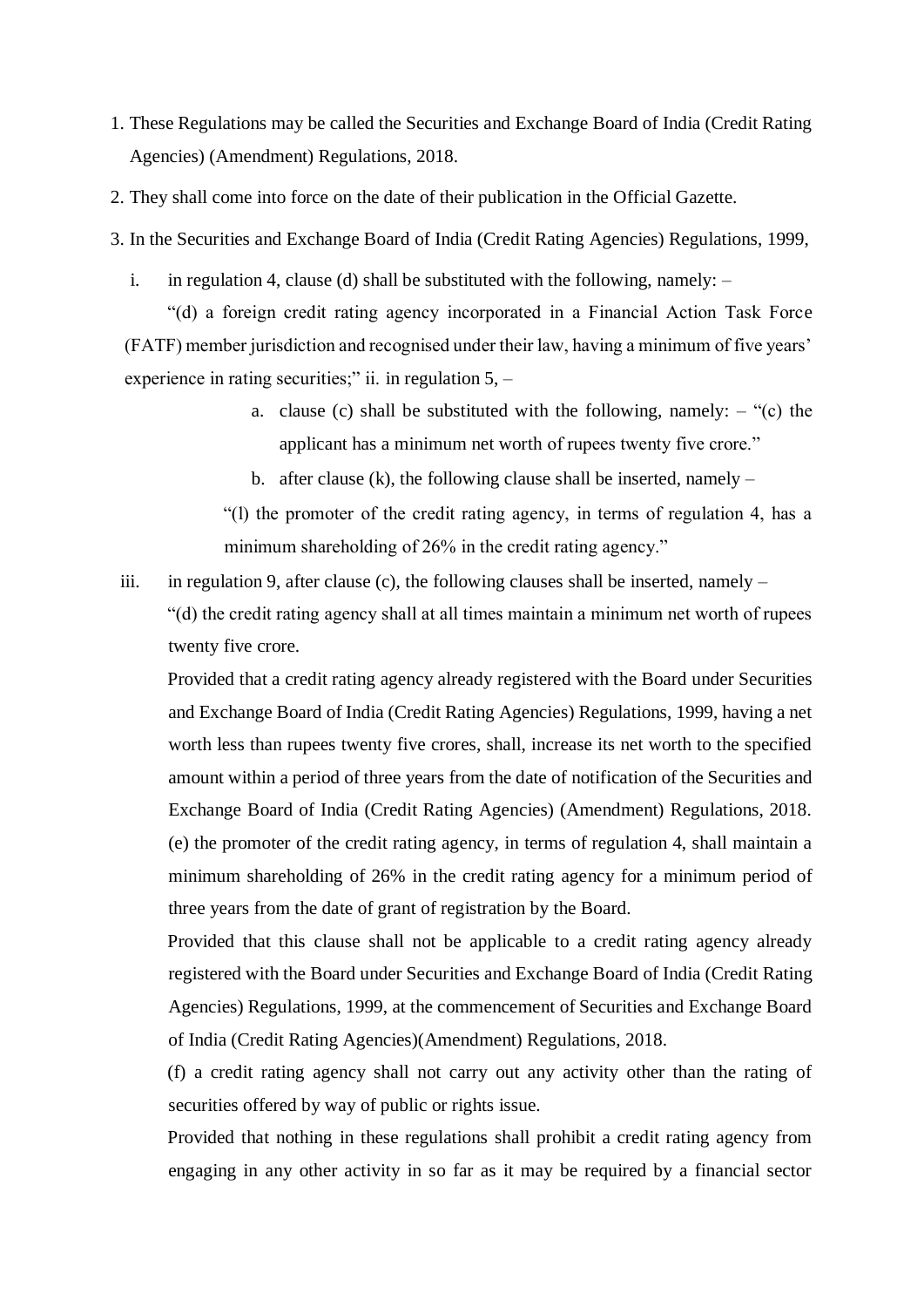regulator as defined under section 3(18) of the Insolvency and Bankruptcy Code, 2016. Provided further that if a credit rating agency is carrying out activities other than the activity required by a financial sector regulator, such activity shall be segregated to a separate entity within a period of two years from the date of notification of Securities and Exchange Board of India (Credit Rating Agencies)(Amendment) Regulations,

2018." iv. In regulation 15, sub-regulation (1) shall be substituted by the following, namely-

"(1) Every credit rating agency shall, during the lifetime of securities rated by it continuously monitor the rating of such securities, unless the rating is withdrawn, subject to the provisions of regulation 16(3)."

#### v. in regulation  $16$ ,  $-$

a. sub-regulation (1) shall be substituted by the following, namely-

"(1) Every credit rating agency shall carry out periodic reviews of all published ratings during the lifetime of the securities, unless the rating is withdrawn, subject to the provisions of regulation 16(3)."

b. sub-regulation (2) shall be substituted by the following, namely-

"(2) If the client does not co-operate with the credit rating agency so as to enable the credit rating agency to comply with its obligations under regulation 15 of these regulations, the credit rating agency shall carry out the review on the basis of the best available information or in the manner as specified by the Board from time to time.

Provided that if owing to such lack of co-operation, a rating has been based on the best available information, the credit rating agency shall disclose to the investors the fact that the rating is so based."

c. sub-regulation (3) shall be substituted by the following, namely-

"(3) A credit rating agency shall not withdraw a rating so long as the obligations under the security rated by it are outstanding, except where the company whose security is rated is wound up or merged or amalgamated with another company or as may be specified by the Board from time to time"

vi. after regulation 24, the following regulation shall be inserted, namely –

#### **"Shareholding in a credit rating agency** 24A.

(1) A credit rating agency shall not: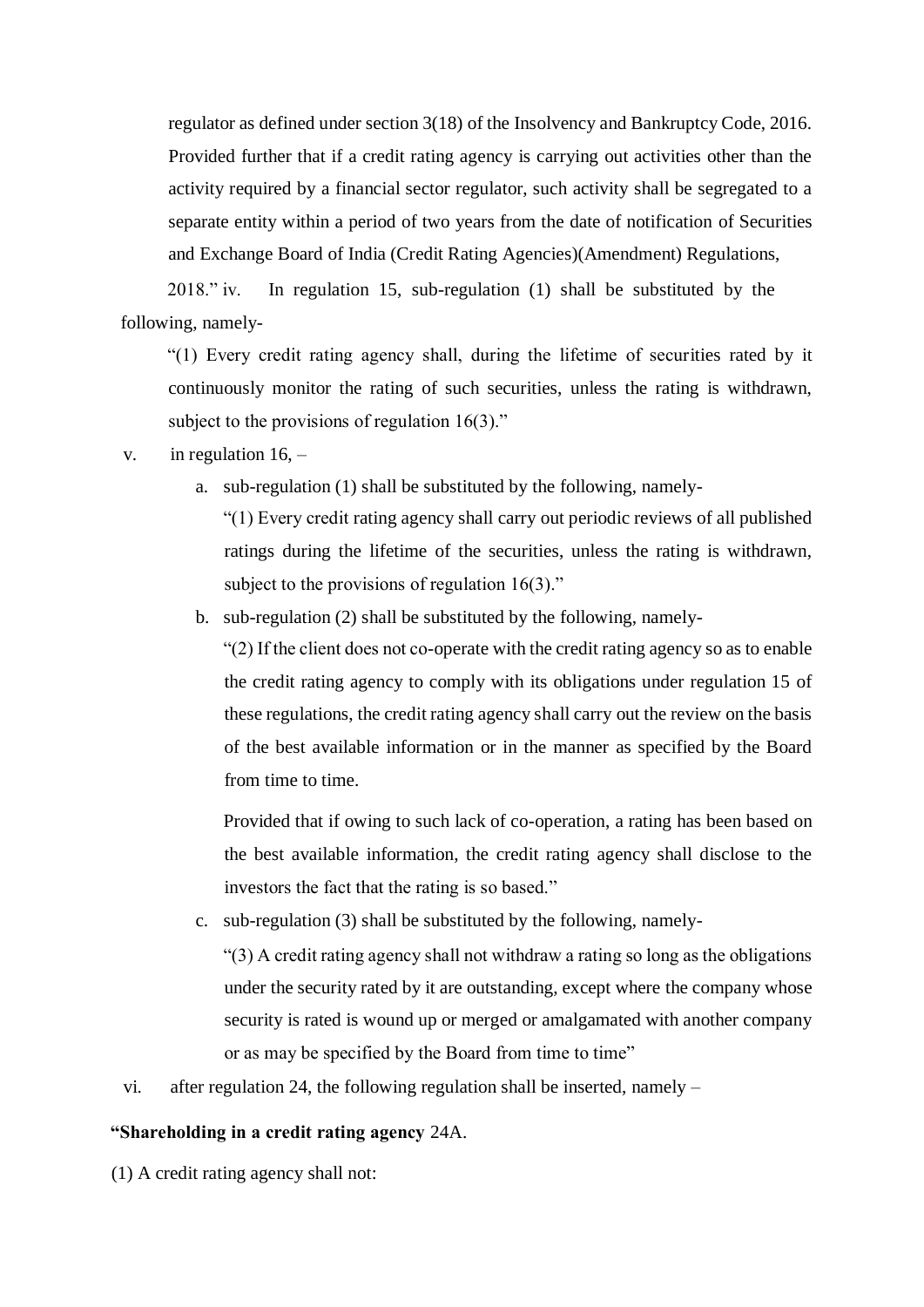- a. directly or indirectly, hold 10 per cent or more shareholding and/ or voting rights in any other credit rating agency, or
- b. have representation on the Board of any other credit rating agency.

Provided that a credit rating agency may, with the prior approval of the Board, acquire shares and/ or voting rights exceeding 10 per cent in any other credit rating agency only if such acquisition results in change in control in the credit rating agency whose shares are being acquired. On the basis of the prior approval sought by the acquirer, the Board may approve the acquisition in the interest of investors, market integrity and stability.

(2) A shareholder holding 10 per cent or more shares and/ or voting rights in a credit rating agency shall not hold 10 per cent or more shares and/ or voting rights, directly or indirectly, in any other credit rating agency.

Provided that the said restriction shall not apply to holdings by Pension Funds, Insurance Schemes and Mutual Fund Schemes.

Explanation: For the purpose of this regulation, a "credit rating agency" means a credit rating agency registered with the Board.

### Securities and Exchange Board of India (Substantial Acquisition of Shares and Takeovers) (Amendment) Regulations, 2018<sup>5</sup>

Securities and Exchange Board of India via a Notification No. SEBI/LAD-NRO/GN/2018/20 dated 31st May, 2018 —In exercise of the powers conferred under section 30 of the Securities and Exchange Board of India Act, 1992 (15 of 1992), the Board hereby makes the following Regulations to further amend the Securities and Exchange Board of India (Substantial Acquisition of Shares and Takeovers) Regulations, 2011, namely,—

1. These Regulations may be called the Securities and Exchange Board of India (Substantial Acquisition of Shares and Takeovers) (Amendment) Regulations, 2018.

<sup>5</sup> See, [https://www.sebi.gov.in/legal/regulations/jun-2018/securities-and-exchange-board-of-india](https://www.sebi.gov.in/legal/regulations/jun-2018/securities-and-exchange-board-of-india-substantial-acquisition-of-shares-and-takeovers-amendment-regulations-2018_39191.html)[substantialacquisition-of-shares-and-takeovers-amendment-regulations-2018\\_39191.html](https://www.sebi.gov.in/legal/regulations/jun-2018/securities-and-exchange-board-of-india-substantial-acquisition-of-shares-and-takeovers-amendment-regulations-2018_39191.html)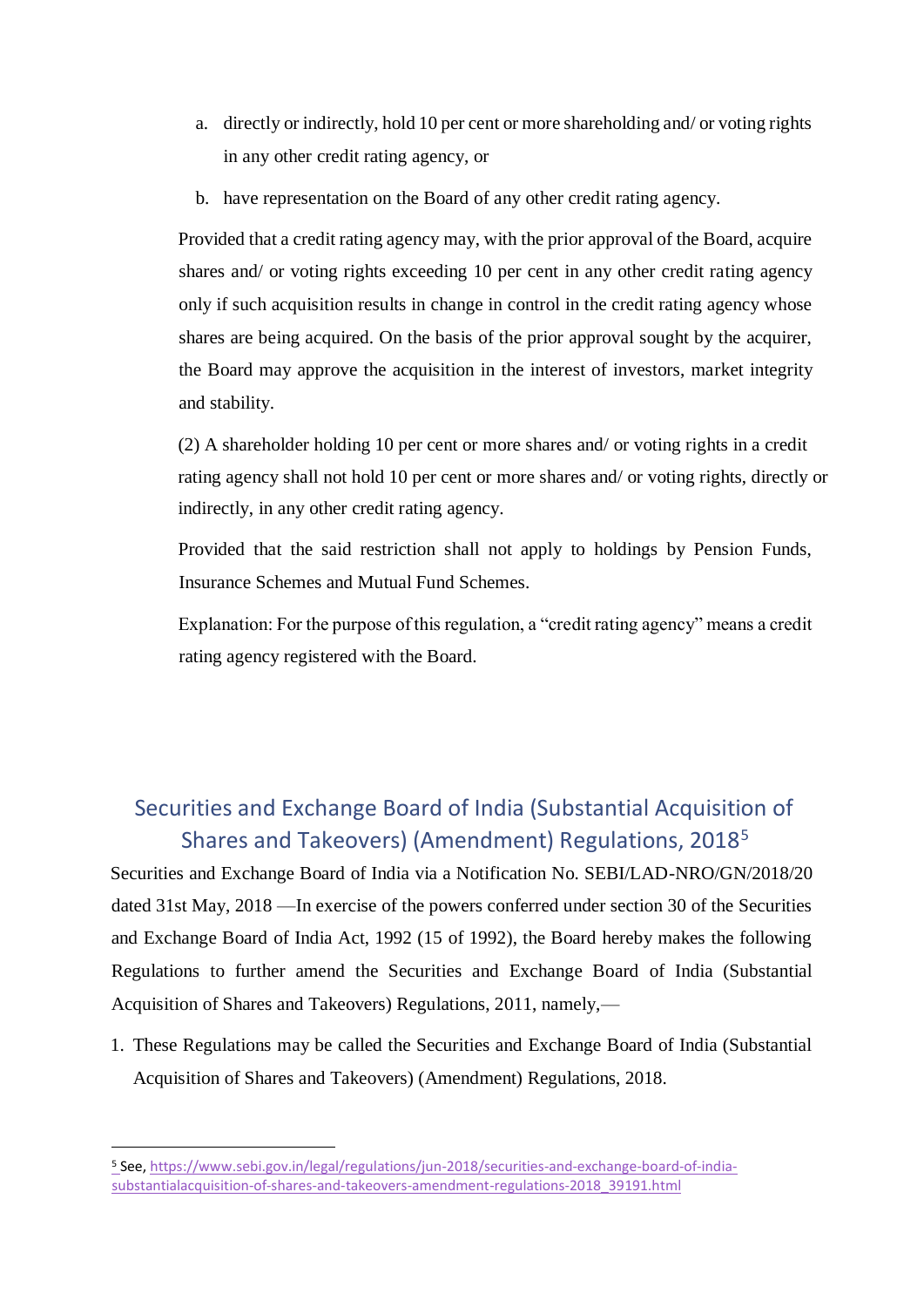2. They shall come into force on the date of their publication in the Official Gazette.

3. In the Securities and Exchange Board of India (Substantial Acquisition of Shares and Takeovers) Regulations, 2011,-

I. in regulation 3, in sub-regulation (2), after the proviso and before the explanation to subregulation (2), the following proviso shall be inserted, namely,-

"Provided further that, acquisition pursuant to a resolution plan approved under section 31 of the Insolvency and Bankruptcy Code, 2016 [No. 31 of 2016] shall be exempt from the obligation under the proviso to the sub-regulation (2) of regulation 3"

## Amendments to Prevention of Money-laundering (Maintenance of Records) Rules, 2005<sup>6</sup>

1. Government of India (GoI) had notified Prevention of Money-laundering (Maintenance of Records) Second Amendment Rules, 2017 (PML Second Amendment Rules) on June 01, 2017 making the Aadhaar number issued by the Unique Identification Authority of India (UIDAI) and Permanent Account Number (PAN) or Form No. 60 as defined in Incometax Rules, 1962 mandatory for both new and existing accounts with the financial market intermediaries including securities market intermediaries. Copy of the Gazette notification no. G.S.R.538 (E) dated June 01, 2017 is attached as Annexure 1. Annexure 1 could be accessed at [https://www.sebi.gov.in/sebi\\_data/commondocs/jun-](https://www.sebi.gov.in/sebi_data/commondocs/jun-2018/annmirsd1_p.pdf)[2018/annmirsd1\\_p.pdf](https://www.sebi.gov.in/sebi_data/commondocs/jun-2018/annmirsd1_p.pdf)

<sup>6</sup> Available at: [https://www.sebi.gov.in/legal/circulars/jun-2018/amendments-to-prevention-of](https://www.sebi.gov.in/legal/circulars/jun-2018/amendments-to-prevention-of-money-laundering-maintenance-of-records-rules-2005_39207.html)[moneylaundering-maintenance-of-records-rules-2005\\_39207.html](https://www.sebi.gov.in/legal/circulars/jun-2018/amendments-to-prevention-of-money-laundering-maintenance-of-records-rules-2005_39207.html)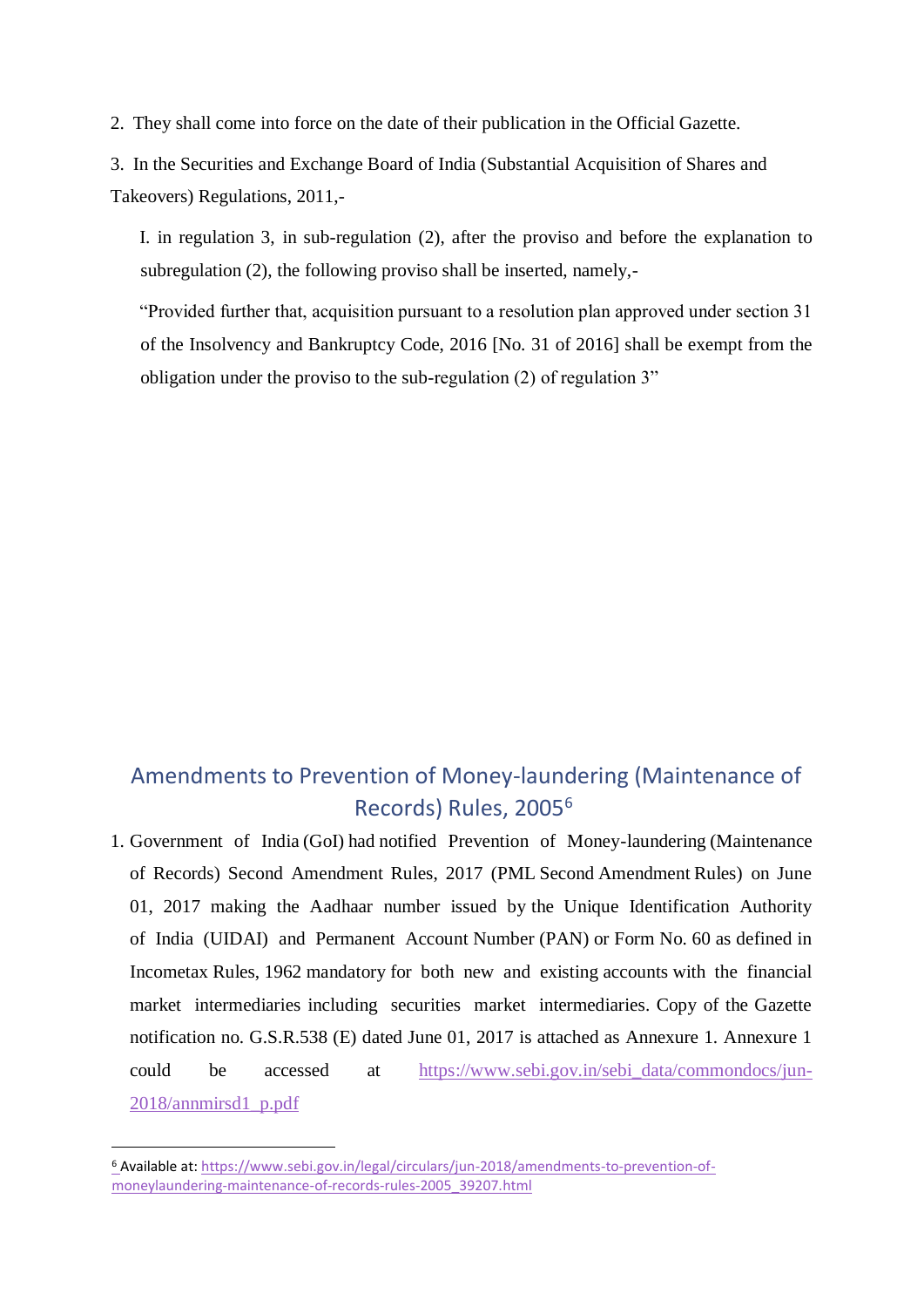- 2. Subsequently, GoI has issued the following notifications
	- i. PML(Maintenance of Records) Fifth Amendment Rules, 2017,regarding explanation of the term "certified copy" and a list of deemed OVDs for limited purpose of proof of address(in case OVD submitted does not contain updated address). Copy of the

Gazette notification no. G.S.R. 1300(E) dated October 16, 2017, is attached as Annexure 2. Annexure 2 could be accessed at [https://www.sebi.gov.in/sebi\\_data/commondocs/jun-2018/annmirsd2\\_p.pdf](https://www.sebi.gov.in/sebi_data/commondocs/jun-2018/annmirsd2_p.pdf)

ii. PML (Maintenance of Records) Sixth Amendment Rules,2017, regarding acceptable documents in case the OVDs presented by a foreign national does not contain address details. Copy of the Gazette notification no. G.S.R. 1318(E) dated October 23, 2017, is attached as Annexure 3, which is available at [https://www.sebi.gov.in/sebi\\_data/commondocs/jun-2018/annmirsd3\\_p.pdf](https://www.sebi.gov.in/sebi_data/commondocs/jun-2018/annmirsd3_p.pdf)

3. Further, as per PML notification dated March 31, 2018 issued by Department of Revenue,

Ministry of Finance pursuant to the interim order dated March 13, of Hon'ble Supreme Court, the Central Government has extended the date of submission of Aadhaar Number, and Permanent Account Number or Form 60 by the clients to the reporting entity till a date to be notified subsequent to pronouncement of final judgment in W.P. (C) 494/2012 etc. Copy of the Gazette notification no. G.S.R. 314(E) dated March 31, 2018 is attached as Annexure 4.

- 4. All the above notifications issued by GoI in relation to PML Rules are brought to notice for necessary compliance.
- 5. Further, as per Clause 2(b)(4) of PML Second Amendment Rules, in case PAN is not submitted by any client at the time of opening of account based relationship, one certified copy of an "officially valid document" (OVD) shall be submitted. However, it is hereby clarified that for securities market, in terms of SEBI circular dated April 27, 2007, the requirement of PAN would continue to be mandatory for completing the KYC process.
- 6. The Stock Exchanges and Depositories are directed to:
	- a. bring the provisions of this circular to the notice of the Stock Brokers and DPs, as the case may be, and also disseminate the same on their websites;